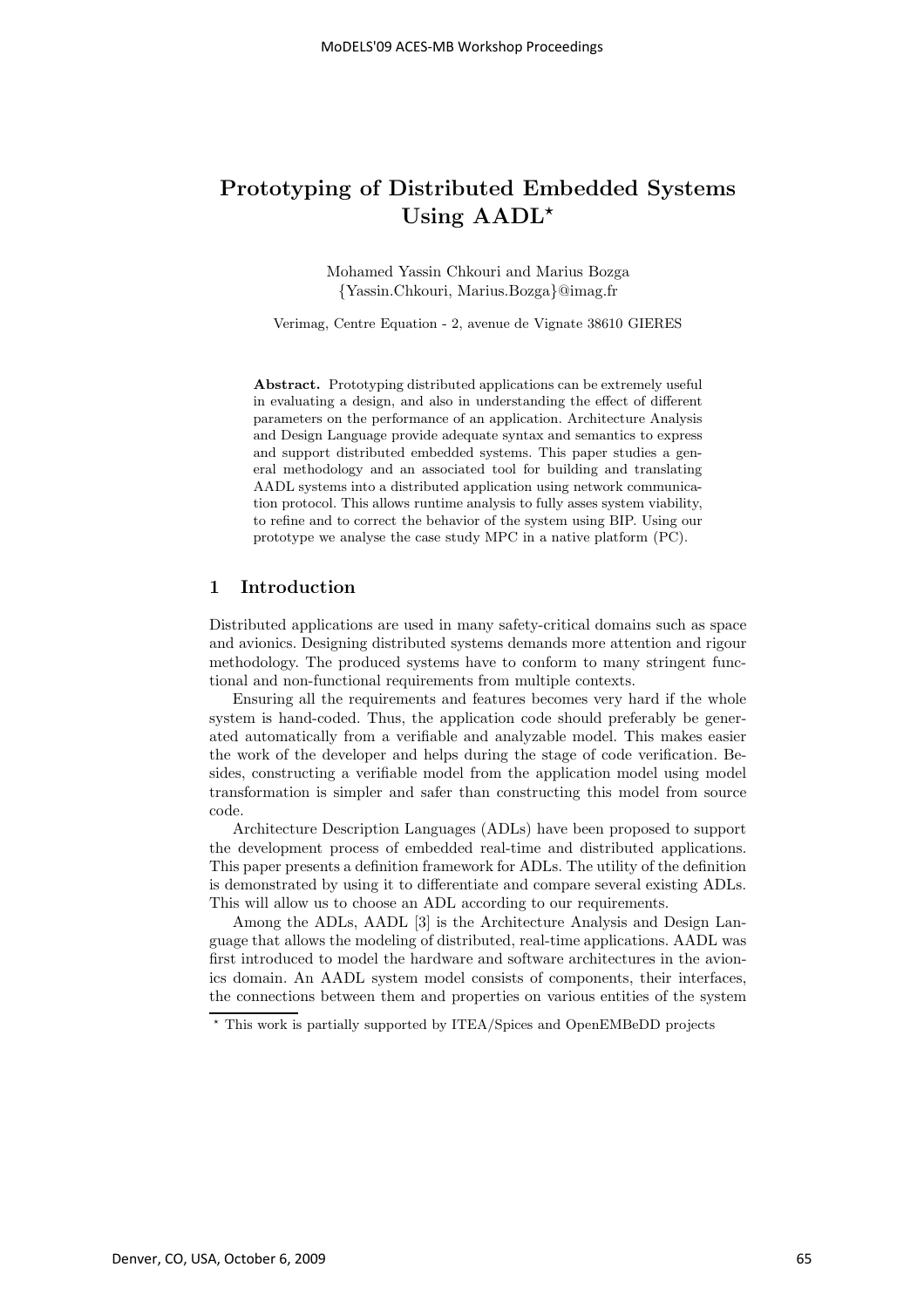model. The AADL standard defines a textual as well as graphical form of the language.

AADL has been designed to build distributed real-time and embedded systems. AADL can be seen as a collection of many requirements covering many domains. System designers and developers need to describe both functional and non-functional requirements. These requirements must then be sorted and enforced at the deployment level. We will presents the set of requirements that must be respected to build distributed systems.

We have shown in [13], how AADL systems can be automatically translated into BIP [8] (Behavior Interaction Priority), and analyzed using the BIP toolset. BIP is a language for the description and composition of components as well as associated tools for analyzing models and generating code on a dedicated middleware. The language provides a powerful mechanism for structuring interactions involving rendezvous and broadcast.

In this paper, we present an extension of our translation to prototype distributed applications using BIP and network communication protocol. We begin with a model built by the application designer, who maps its application entities onto a hardware architecture. Then, we use AADL into BIP tool to generate BIP model conforming to AADL semantics. Finally, we use a code generator to generate an executable model for each systems with communication protocol. This translation allows simulation of distributed systems specified in AADL in addition to the application of formal verification techniques developed for BIP, e.g. deadlock detection, verification of properties, etc.

The translation from distributed AADL systems into BIP is illustrated on a case study: the Multi-Platform Cooperation (MPC) example provided by J. Hugues [18]. Using our tool, we were able to run the case study in a native platform (PC). In order, to debug and evaluate the case study before deploying it on a distributed embedded platform.

Distributed embedded application code generation from models is not limited to AADL. In fact, distributed and high-integrity systems are probably the domain which has the most maturity. OCARINA [17] allows model manipulation, generation of formal models to perform scheduling analysis and generate distributed applications. OCARINA allows code generation from AADL descriptions to Ada. PolyORB [27] is a middleware toolset that provides distribution services through standard programming interfaces and communication protocols. However, the generated code from AADL does not take into account the annex behavior specifications [1].

This paper is organized as follows. Section 2 gives definition and comparaison between existing ADLs. Section 3 gives an overview of AADL. In section 4, we explain how to translate AADL systems into distributed application using network communication protocol. In section 5, we present a MPC case study and it deploylment into a distributed application. Conclusions close the article in Section 6.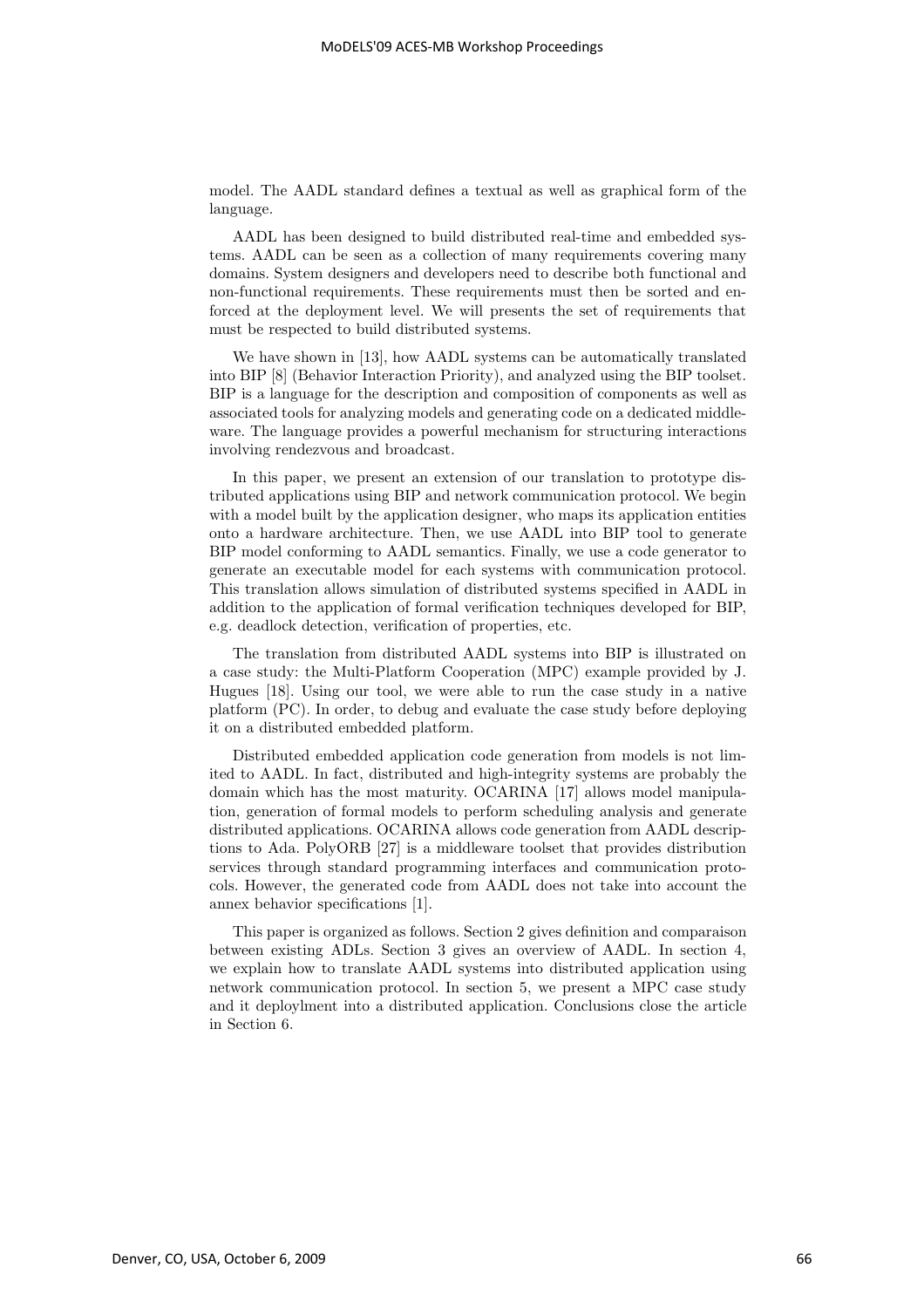# 2 Architecture Description Languages

Architecture Description Languages (ADLs) have been proposed as modeling notations to support architecture-based development. An ADL is a language that provides features for modeling a software system's conceptual architecture, distinguished from the system's implementation. ADLs provide both a concrete syntax and a conceptual framework for characterizing architectures.

The building blocks of an architectural description are (1) components, (2) connectors, and (3) architectural configurations. Here we give a short description of these blocks:

- A component in an architecture is a unit of computation or a data store.
- Connectors are architectural links used to model interactions among components and rules that govern those interactions.
- Architectural configurations, or topologies, are connected graphs of components and connectors that describe architectural structure. This information is needed to determine whether appropriate components are connected, their interfaces match, connectors enable proper communication, and their combined semantics result in desired behavior.

A number of ADLs have been proposed for modeling architectures both within a particular domain and as general-purpose architecture modeling languages. We specifically consider those languages most commonly referred to as ADLs: C2 [21, 20], Rapide [15], Darwin [19], UniCon [24], SADL [22, 26], AADL [3].

Several researchers have attempted to shed light on these issues, either by surveying what they consider existing ADLs [28, 14] or by classifing and comparing several existing ADLs in some specific areas [25].

Comparisons between the languages (Figures 1, and 2) are given with respect to: components, connections, priorities between components, behavior description and support for distributed embedded system.

All the above languages make distinction between a component interface and an instance of a component that exhibits that interface. All the languages provide syntax and semantics for component interface specification. All the languages view a component interface specification as defining a component type, where there can be multiple instances of components that exhibit that same interface. All languages allow a hierarchical composition that allows architectures to describe software systems at different levels, by using a collection of subcomponents and connections between those subcomponents.

C2, Darwin, SADL, and UniCon share much of their vocabulary and refer to them simply as components; in Rapide they are interfaces; and in AADL component categories.

In this paper, we are interested by ADL which support distributed embedded systems, priority for schedulability analysis, behavior using state machine, and functional and non-functional properties. AADL was first introduced to model the hardware and software architectures in the avionics and automotives domain, and it is backed by several industries.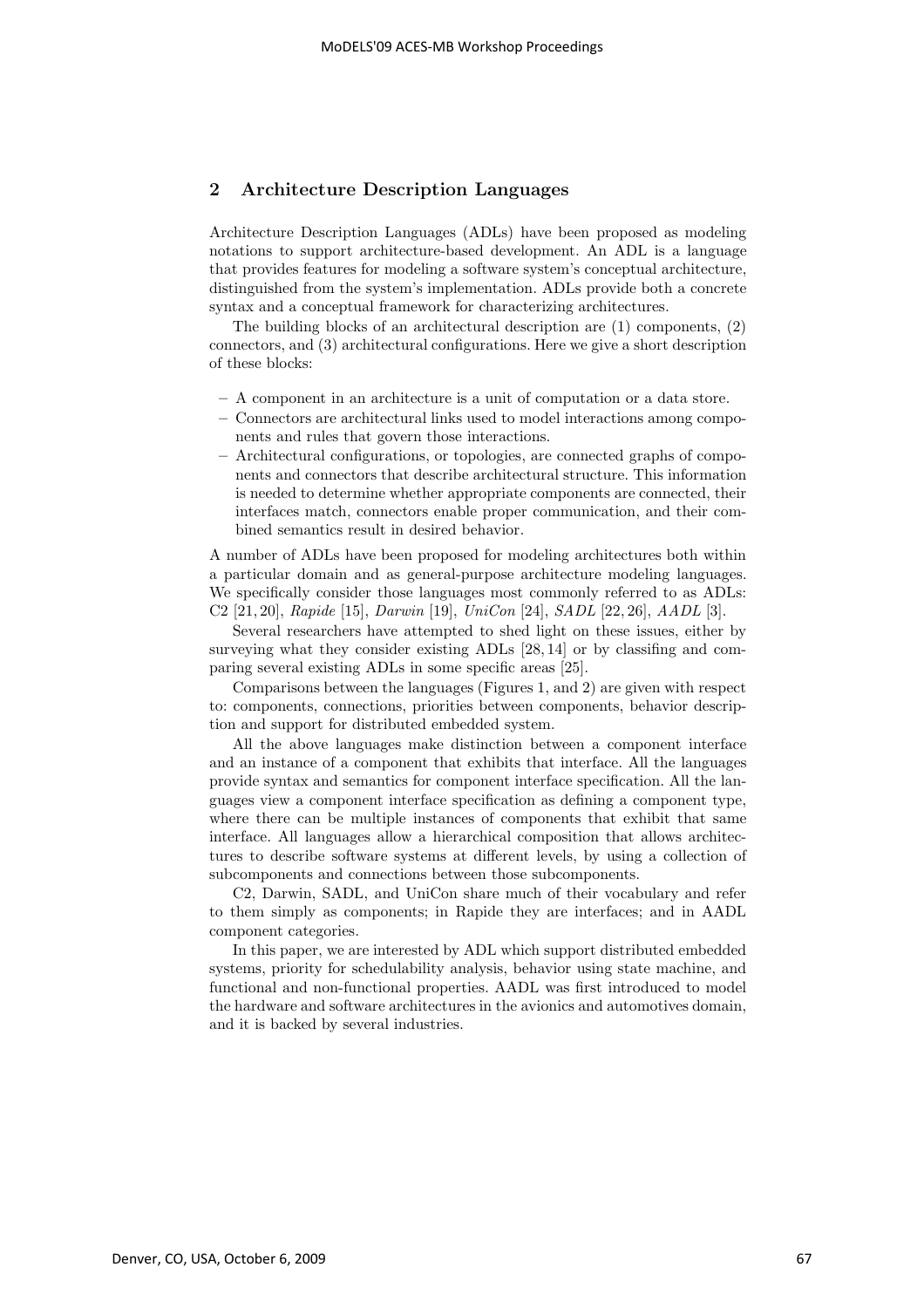|                | Component                |                |                                                 |  |  |
|----------------|--------------------------|----------------|-------------------------------------------------|--|--|
|                | Interface                |                | <b>Implementation Non-functional properties</b> |  |  |
| C <sub>2</sub> | exported through top and | component      | none                                            |  |  |
|                | buttom ports; provided   | implementation |                                                 |  |  |
|                | and required             |                |                                                 |  |  |
| <b>SADL</b>    | input and output ports   | component      | requires component                              |  |  |
|                | (iports and oports)      | implementation | modification                                    |  |  |
| Rapide         | provides, requires,      | interface;     | none                                            |  |  |
|                | action and service       | implementation |                                                 |  |  |
| Darwin         | services (provided and   | component      | none                                            |  |  |
|                | required)                | implementation |                                                 |  |  |
| Unicon         | players                  | component      | attributes for                                  |  |  |
|                |                          | implementation | schedulability analysis                         |  |  |
| AADL           | inputs and outputs ports | component      | time constraints                                |  |  |
|                | (event and/or data);     | implementation | schedulability                                  |  |  |
|                | provide and require;     |                | properties                                      |  |  |
|                | in and out parameters    |                | safety level                                    |  |  |

Fig. 1. Comparison between ADLs

Noticeable about the AADL is its strong syntactic and semantic support for architectures consisting of components of a limited number of functional categories. Along with this it allows to add non-functional properties to architectural components, such as timing, memory consumption and safety properties. In this way, the model of a system architecture allows specific tools to predict nonfunctional properties of the system in early design phases, which makes AADL a particularly interesting notation for distributed embedded software development.

Compared to other modeling languages, AADL defines low-level abstractions including hardware descriptions. These abstractions are more likely to help design a detailed model close to the final product.

## 3 Architecture Analysis & Design Language

The SAE Architecture Analysis & Design Language (AADL) [3] is a textual and graphical language used to design and analyze the software and hardware architecture of performance-critical real-time systems. It plays a central role in several projects such as Topcased [6], OSATE [4], ASSERT [2], SPICES [5].

A system modelled in AADL v.1 consists of application software mapped to an execution platform. Data, subprograms, threads, and processes collectively represent application software. They are called software components. Processor, memory, bus, and device collectively represent the execution platform. They are called execution platform components. Execution platform components support the execution of threads, the storage of data and code, and the communication between threads. Systems are called compositional components. They permit software and execution platform components to be organized into hierarchical structures with well-defined interfaces. Operating systems may be represented either as properties of the execution platform or can be modelled as software components. Behavior specifications [1] can be attached to AADL model elements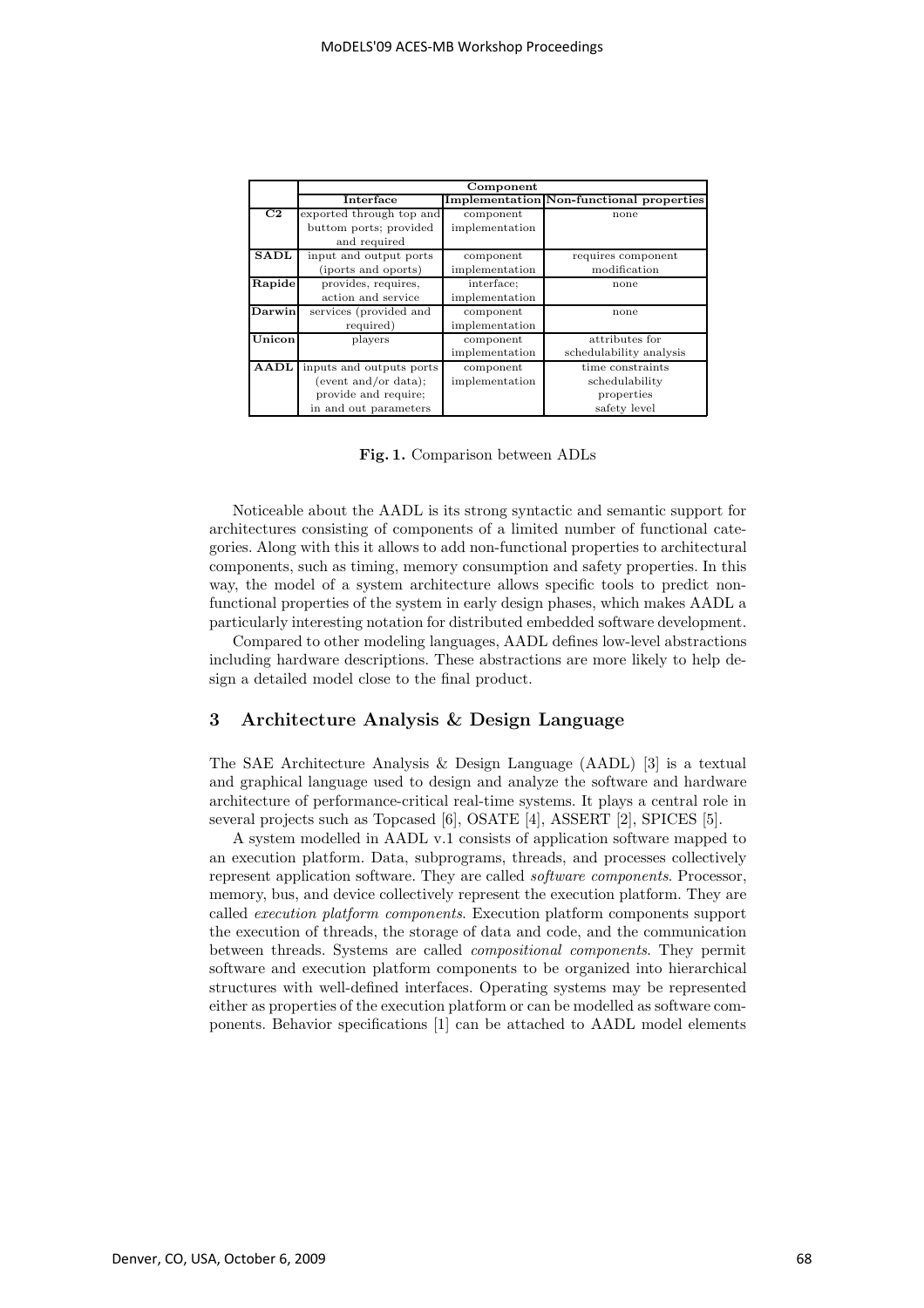|                        | Connectors               | Priorities             | Behavior                        | Distributed |
|------------------------|--------------------------|------------------------|---------------------------------|-------------|
| $\overline{\text{C2}}$ | interface with each      | low and high           | consists of an invariant        | yes         |
|                        | component via a          | priority               | and a set of operations.        |             |
|                        | separate port; interface |                        | The invariant is used to        |             |
|                        | elementare provided      |                        | specify properties that must    |             |
|                        | and required             |                        | be true of all component states |             |
| SADL                   | specifies the supported  | scheduling of the      | mathematical                    | none        |
|                        | data types               | process using a static | calculation                     |             |
|                        |                          | priority               |                                 |             |
| Rapide                 | connection; in-line      | priority information   | consists of set of              | yes         |
|                        |                          | for schedulability     | transitions rule                |             |
|                        |                          | analysis               |                                 |             |
| Darwin                 | binding; in-line; no     | priority information   | using CORBA                     | yes         |
|                        | explicit modeling of     | for schedulability     |                                 |             |
|                        | component interactions   | analysis               |                                 |             |
| <b>Unicon</b>          | connector                | priority information   | attributes for                  | yes         |
|                        |                          | for schedulability     | schedulability analysis         |             |
|                        |                          | analysis               |                                 |             |
| AADL                   | connector (ports,        | security level         | using subprograms; $C/C++$ ;    | yes         |
|                        | parameters, data access) |                        | ADA; state machine              |             |

Fig. 2. Comparison between ADLs

using an annex. The behavioral annex describes a transition system attached to subprograms and threads.

#### 3.1 AADL Components

Software Components AADL has the following categories of software components: subprogram, data, thread and process.

A subprogram component represents an execution entry-point in the source text. Subprograms can be called from threads and from other subprograms. These calls are handled sequentially by the threads. The data component type represents a data type in the source text that defines a representation and interpretation for instances of data. A thread represents a sequential flow of control that executes instructions within a binary image produced from source text. A thread always executes within a process. A scheduler manages the execution of a thread. A process represents a virtual address space. Process components are an abstraction of software responsible for executing threads.

Hardware Components Execution platform components represent hardware and software that is capable of scheduling threads, interfacing with an external environment, and performing communication for application system connections.

AADL processor components are an abstraction of hardware and software that is responsible for scheduling and executing threads. In other words, a processor may include functionality provided by operating systems. A device component represents an execution platform component that interfaces with the external environment. A device can interact with application software components through their ports. A bus components are used to describe all kinds of networks, buses, etc. A Memory components are used to represent any storage device: RAM, hard disk, etc.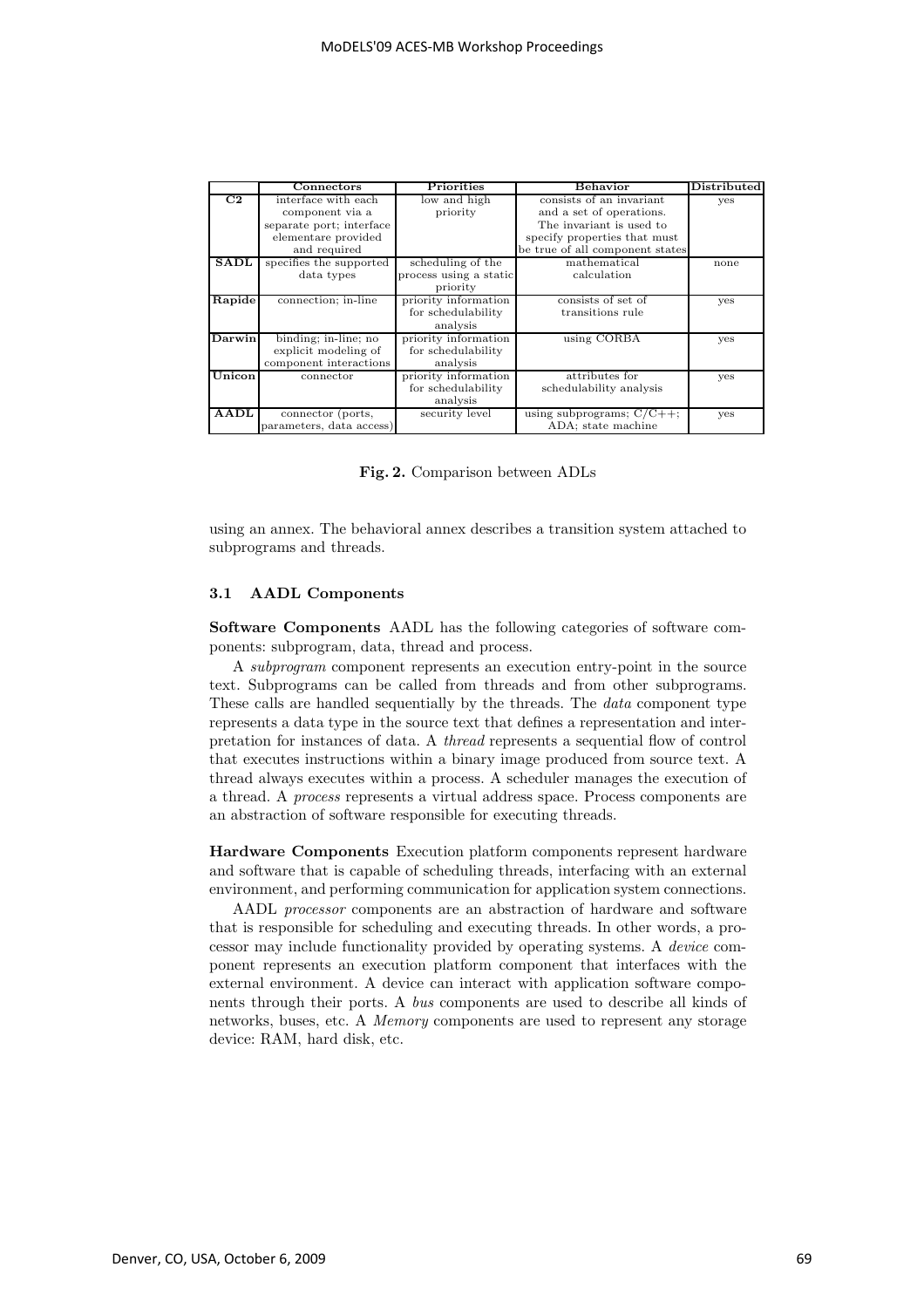Systems A system is the top-level component of the AADL hierarchy of components. A system component represents a composite component as an assembly of software and execution platform components. All subcomponents of a system are considered to be contained in that system.

#### 3.2 Connections

A connection is a linkage that represents communication of data and control between components. This can be the transmission of control and data between ports of different threads or between threads and processor or device components.

## 4 From AADL to Distributed Implementation Using BIP

#### 4.1 The BIP Component Framework

BIP (Behavior Interaction Priority) is a framework for modeling heterogeneous real-time components [8]. The BIP framework consists of a language and a toolset including a frontend for editing and parsing BIP programs and a dedicated platform for model validation. The platform consists of an Engine and software infrastructure for executing models. It allows state space exploration and provides access to model-checking tools of the IF toolset [12] such as Aldebaran [11], as well as the D-Finder tool [10]. This permits to validate BIP models and ensure that they meet properties such as deadlock-freedom, state invariants and schedulability. The BIP language allows hierarchical construction [16] of composite components from atomic ones by using connectors and priorities. Several case studies were carried out such as an MPEG4 encoder [23], TinyOS [9], and DALA [7].

#### 4.2 Transformation from AADL to BIP

The AADL models are transformed into BIP automatically by using our AADL to BIP translation tool described in [13]. The supported development process is shown in the Figure 3.

The model construction methodology applied to AADL models, opens the way for enhanced analysis and early error detection by using BIP verifications techniques. Once the model has been generated, three model checking techniques for verification can be applied:

D-Finder: is an interactive tool for checking deadlock-freedom for componentbased systems by using a static analysis method. It takes as input BIP programs and applies proof strategies to eliminate potential deadlocks by computing increasingly stronger deadlocks.

Model checking by Aldebaran: The second technique of verification is modelchecking by using the tool Aldebaran [11]. Exhaustive exploration by the BIP exploration engine generates a Labeled Transition System (LTS) which can be analyzed by model checking. e.g, Aldebaran takes as input the LTS generated from BIP and checks for deadlock-freedom and other temporal properties.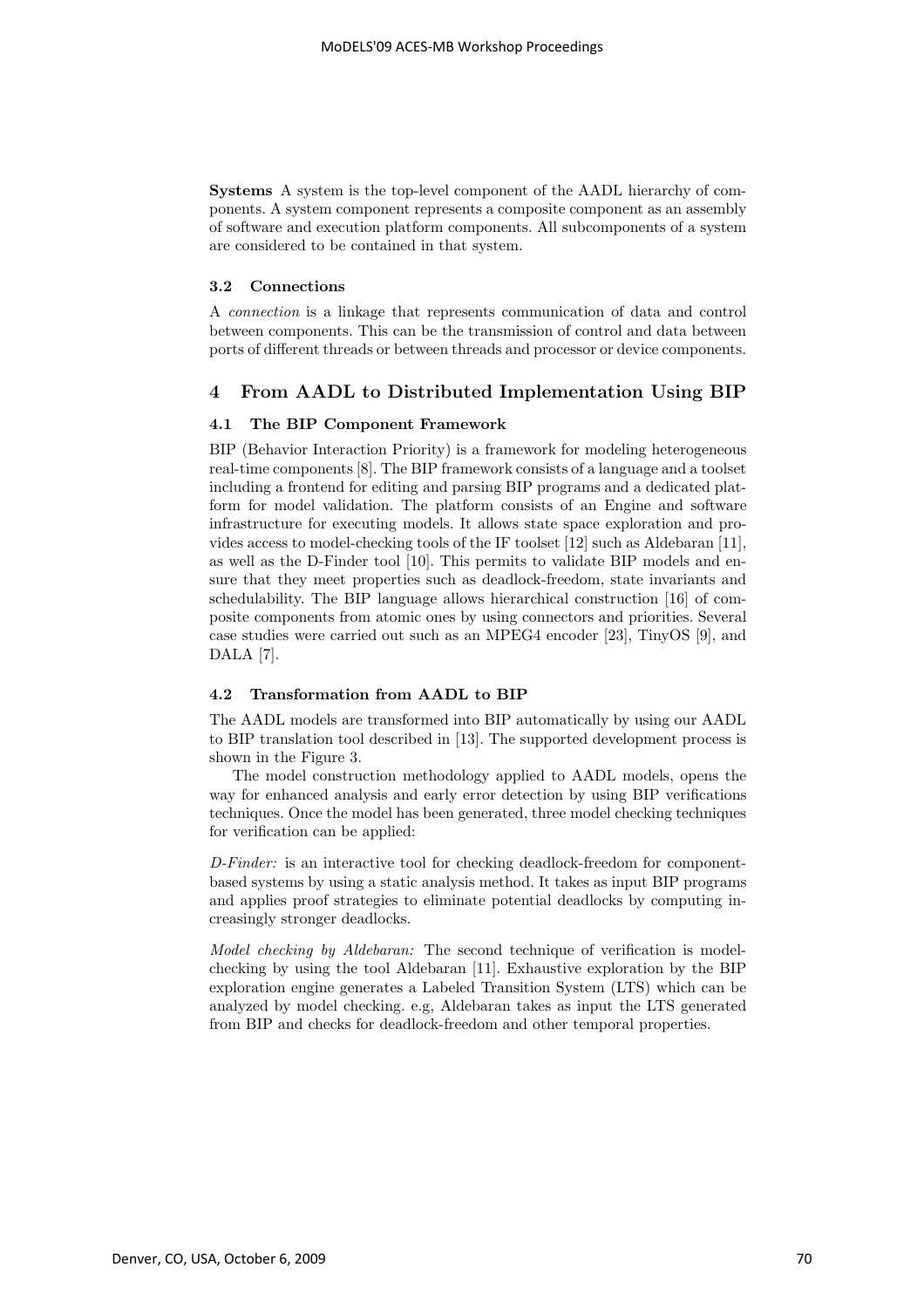

Fig. 3. Verification cycle

Model checking with observers: The third technique of verification is by using BIP observers to express and check requirements. Observers allow us to express in a much simple manner most safety requirements. We apply this technique to verify some properties as verification of communication, and verification of thread deadline.

Simulation  $\mathcal B$  Debugging: In addition to the verifications, we can simulate or tests prototype implementations by creating an executable system. We can use an interactive simulation and debugger to verify each interaction step by step and to know which state or port is activated. These analysis allow to fully asses system viability, to refine and to correct the behavior of system.

Code generator: The code generator takes as input a model, generated by the parser, and transforms it to a C++ application code. The application is an executable model of the original BIP program. Code is generated for each atomic component, connectors and priorities, i.e., the code is modular and preserves the structure of the initial model.

#### 4.3 Prototyping Distributed Implementation

Building distributed systems is a very tedious task since the application has to be verifiable and statically analyzable. The AADL fits these two requirements and allows the designer to describe different aspects of his distributed application (number of processors, number of threads in each processors, connection between threads...).

Requirement: Requirements for prototyping distributed embedded system can be seen as a collection of many requirements covering many domains. System designers and developers need to describe both functional and non-functional requirements. AADL support the different steps of system construction. Supported entities and extensible property sets allow one to build full models and adapt them to the application context. Furthermore, analysis tools can process the models to assess its viability.

Therefore, we list the following requirements for a prototyping process: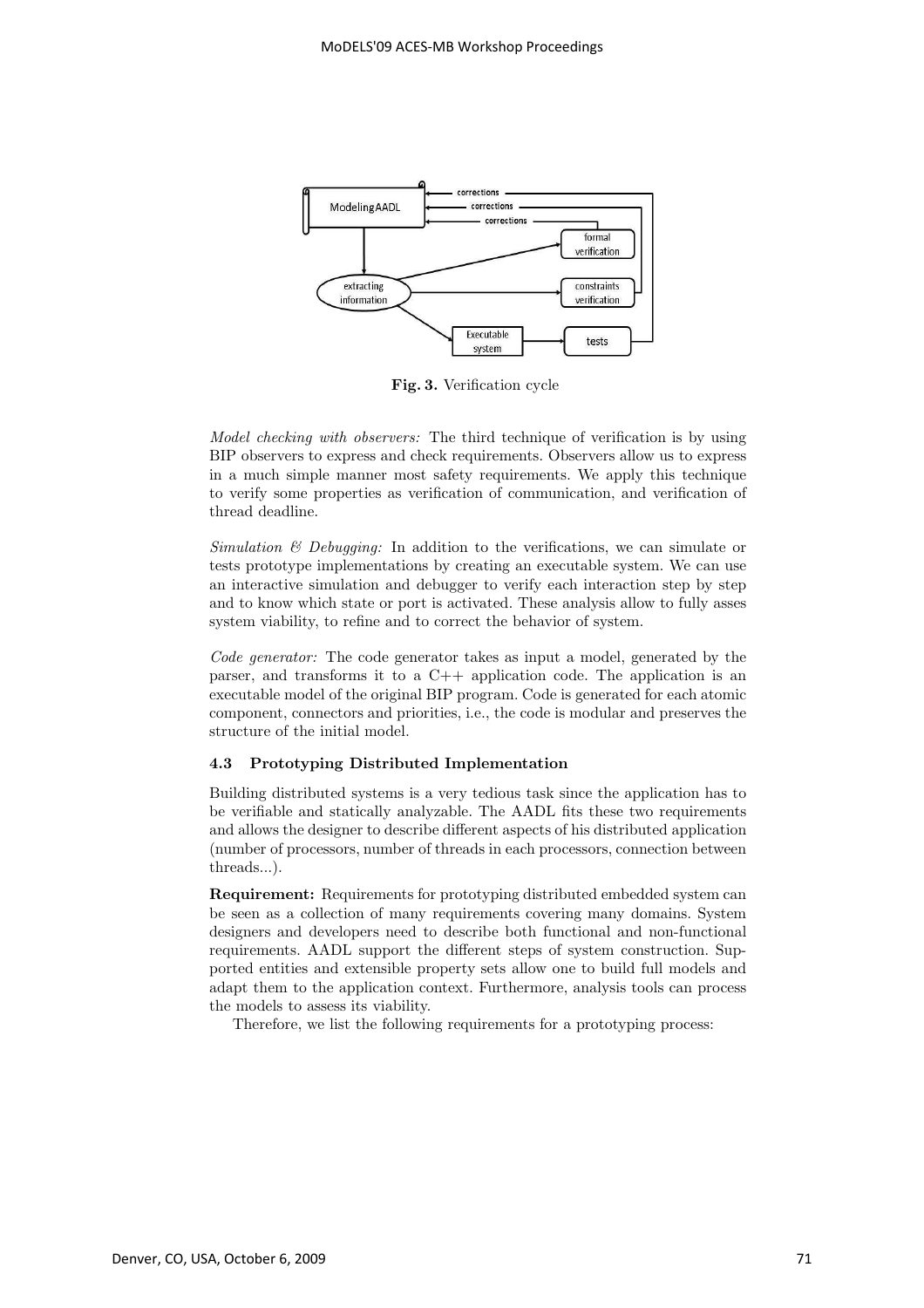- 1. Data types and related functions to operate on them
- 2. Supporting runtime entities (threads) and interactions between them (through ports and connections)
- 3. Association of subprograms to threads
- 4. Mapping of threads onto processes and binding processes to hardware entities to form the deployed system.
- 5. Binding connections to buses to form the deployed system.

AADL allows us to refine the description of each entity to detail more precisely its behavior or some non-functional attributes. This allows us to have a library of reusable components and helps in prototyping by refining and extending them.

Deployement: The deployement we describe here supports all of the requirements discussed above. We begin with a model built by the application designer, who maps its application entities onto a hardware architecture. Then, we use AADL into BIP tool to generate BIP model conforming to AADL semantics. Finally, this architecture is tested for soundness, any mismatch in the application is reported by the analysis BIP tool chain.

AADL is expressive enough to detail the deployment view of the application: threads, processors, buses, threads on each process; properties refine the type of tasks (periodicity, priority), and their associated implementation. We defined our distribution model as a set of sender/receiver. It is supported by an AADL architectural model that defines the location of each system and the payload of the message exchanged as a thread-port name plus possible additional data.

Figure 4 shows the steps for generating from a distributed AADL system's description an executable distributed application as follow:

- 1. Identify each system and a connector's mapped to the bus.
- 2. Generate for each AADL system its corresponding description in BIP, and for each connector's mapped to the bus a communication protocol.
- 3. Compile BIP system's and generate an executable for each system with communication protocol.
- 4. Run and debug the distributed application.

Our protocol supports communication between two or more computers. It provide a full-duplex communication channel between processes that do not necessarily run on the same computer. We consider channels for data exchange among multiple threads in one or more processes are managed by the BIP Engine, if processes are running on one computer. Otherwise, if processes are running on different computers connected by a network, we use a network communication protocol. Before sending data through network to a server, we initially converted into encoded version before being transported (suitable for network transfer). After receiving data (Sever side), it can be converted back.

Most network communication protocols use the client server model. These terms refer to the two machines which will be communicating with each other. One of the two machines, the client, connects to the other machine, the server,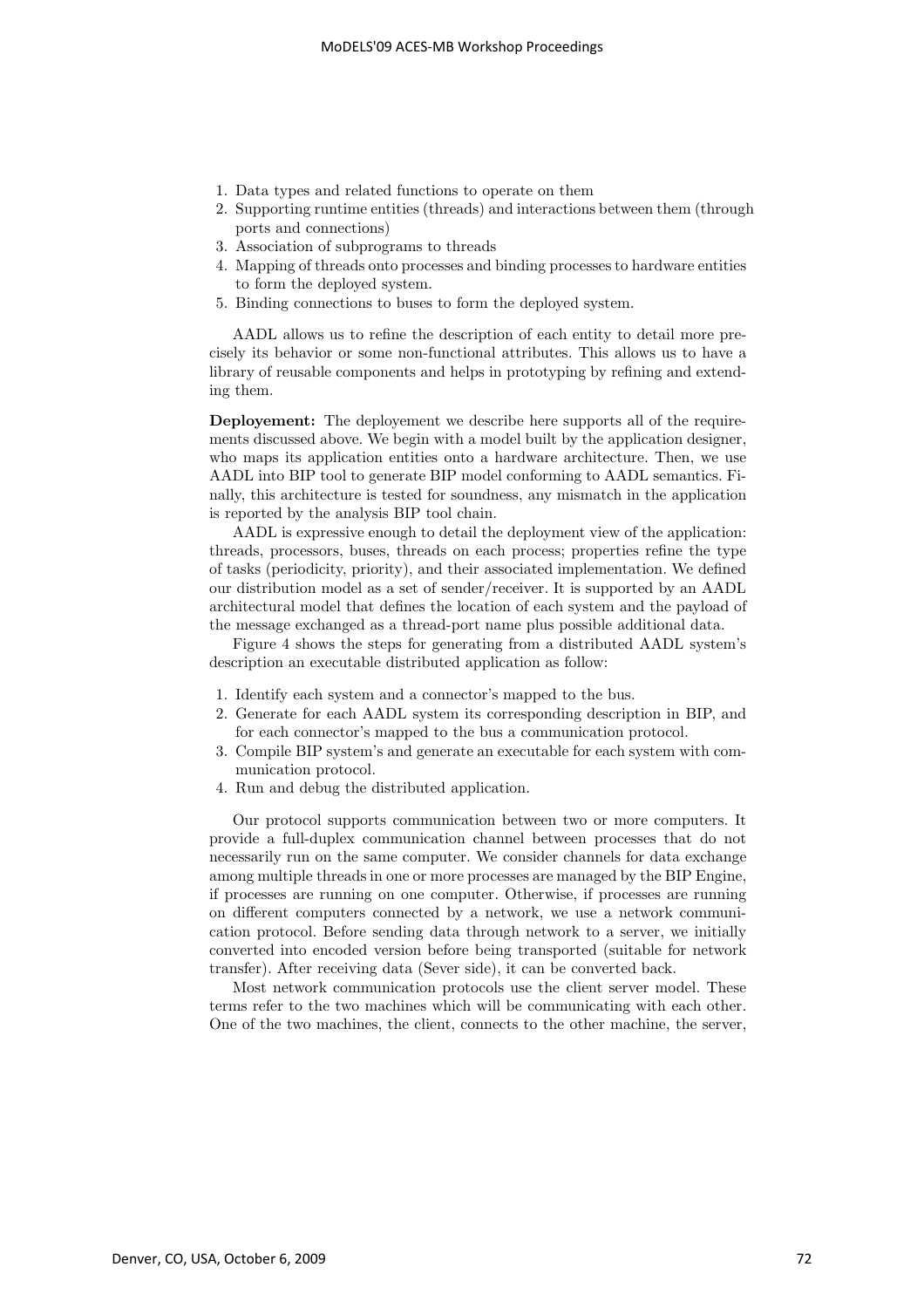

Fig. 4. Deployment

typically to make a request for information. Notice that the client needs to know of the existence of and the address of the server, but the server does not need to know the address of the client prior to the connection being established.

Our protocol use sockets. Sockets are associated with the concept of network communication in the form of client-server programming; a pair of processes of which one will be a client and one a server. The client process will send requests to the server. Of course, when creating a socket, we have to specify the type of communication that will be needed, since different modes of communication requires different protocols.

The steps involved in establishing a communication protocol on the client side are as follows: (1) Create a communication protocol; (2) Connect the communication to the address of the server; (3) Send and receive data.

The steps involved in establishing a communication protocol on the server side are as follows: (1) Create a communication protocol; (2) Bind the communication to an address. For a server, an address consists of a port number on the host machine; (3) Listen for connections; (4) Accept a connection. This call typically blocks until a client connects with the server; (5) Send and receive data.

The generated BIP code provides a framework that will directly call user code when necessary. This allows a rapid and flexible design of the distributed system and does not restrict the user implementations.

## 5 Case study: MPC (Multi-Platform Cooperation)

This case study has been inspired J. Hugues [18]. Figure 5 shows the software view of our case study. This model holds three system (Partitions); each is a spacecraft with different roles:

 $-$  Spacecraft 1 is a leader spacecraft that contains a periodic thread, which sends its position to *Spacecraft* 2 and *Spacecraft* 3.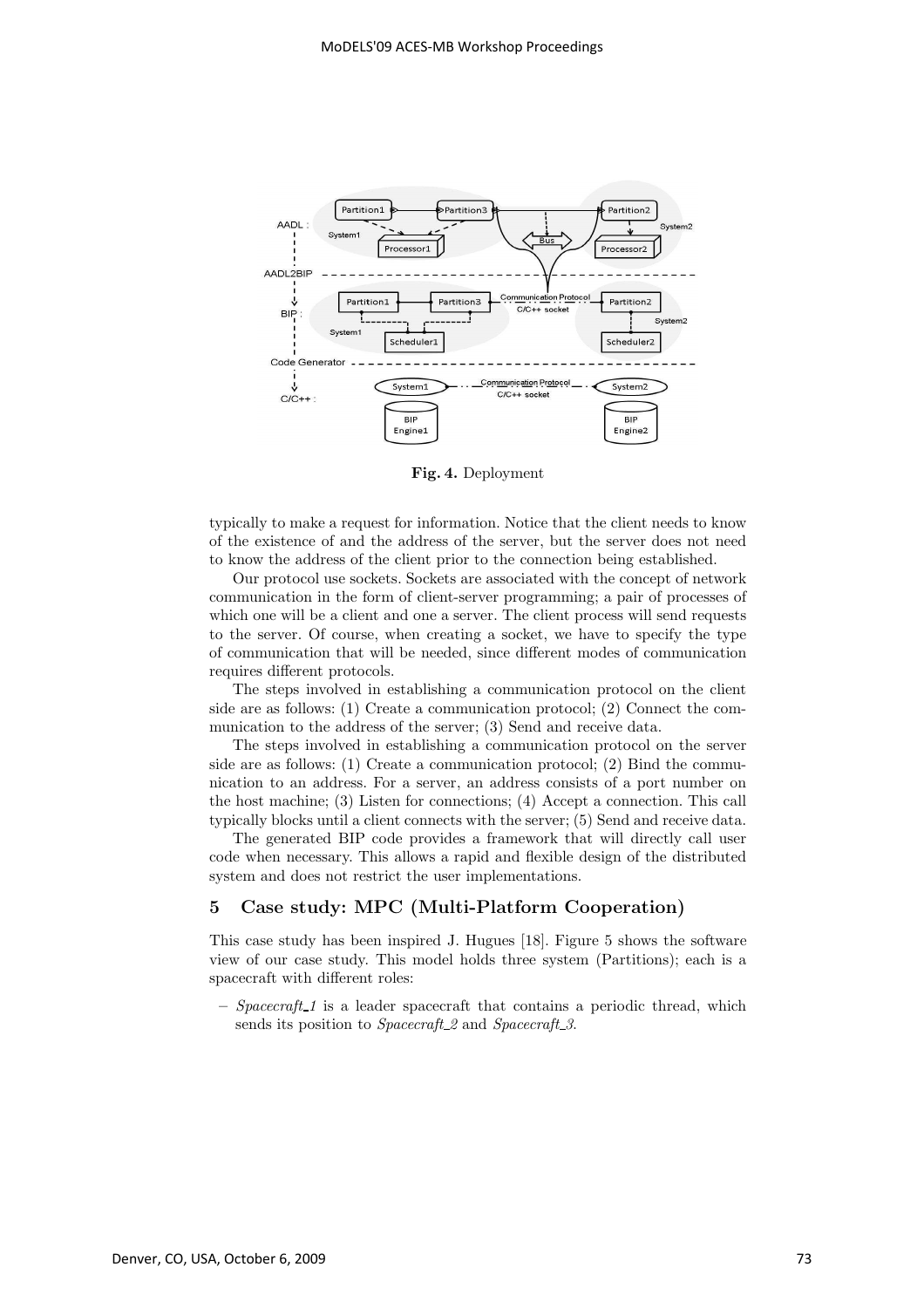

Fig. 5. Software view of the MPC case study

– Spacecraft 2 and Spacecraft 3 are follower spacecraft. They receive the position sent by Spacecraft 1 with a sporadic thread (Receiver thread), update their own position and sends the position to the Reader thread. A Reader thread in these two spacecraft reads periodically the position value from the Receiver thread and store it in a protected object. A third thread "watches and reports" all elements at that position (e.g., earth observation).

This model gathers typical elements from distributed systems, with a set of periodic tasks devoted to the processing of incoming orders (Watcher\_thread), Reader thread to store these orders (Protected Object), and sporadic threads to exchange data (Receiver thread). These entities work at different rates and should all respect their deadlines so that the *Watcher thread* can process all observation orders in due time.

The software view only represents how the processing is distributed onto different entities (threads) and gathered as AADL processes to form partitions. The next step is to map this view onto a physical hardware view, so that Processor resources can be associated to each Partition.

Figure 6 is a graphical representation of the deployment view of the system. It only shows the global architecture of the application (number of partition and their mapping to hardware components). It indicates that each partition is bound to a specific Processor and how the communication between partitions occurs, using different buses.

These two views are expressed using the same modeling notation. They can be merged to form the complete system: interacting entities in the software view represent the processing logic of the system, whereas the hardware view completes the system deployment information by allocating resources.

#### 5.1 AADL Models

MPC case study is built by creating software component and mapping entities onto a hardware architecture. The flexibility of AADL allows us to partially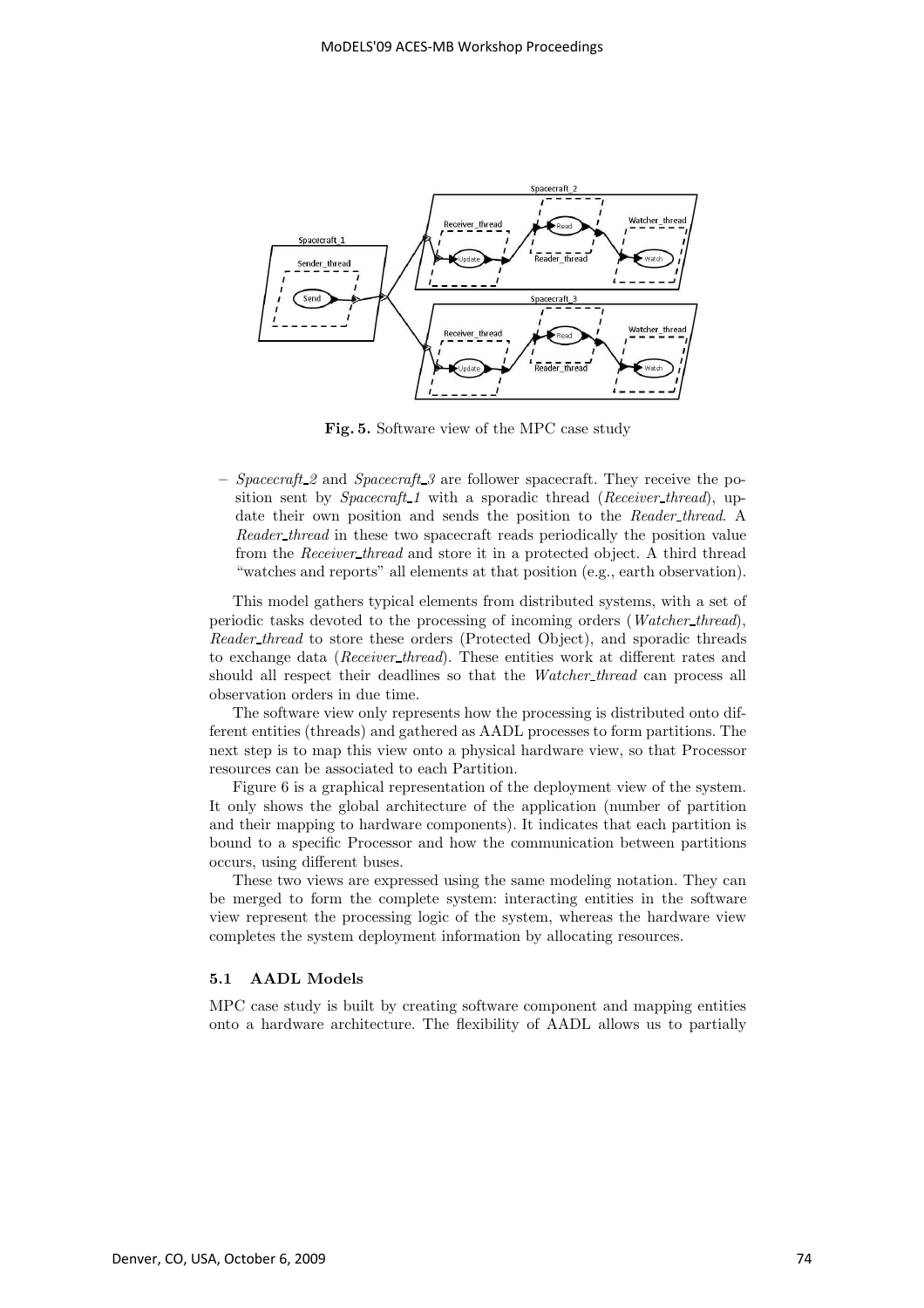

Fig. 6. Hardware view of the MPC case study

define components and use them in other components. This is very useful during the first steps of prototyping where every detail of the system is not yet clear. Details can be added to these components either by means of AADL properties or by component extension, without having to redefine all other components.

Data Types AADL data components model the messages that are exchanged among the Partitions of a distributed application or inside one of these Partitions. To express the kind of a data type, we use AADL data component as shown in the listing 1.1.

Subprograms Subprograms encapsulate the behavioral aspects of a distributed application. They are modeled using the subprogram AADL component. The implementation of a subprogram may be written entirely by the user by indicating the source file or the pre-built libraries that contain the implementation. Listing 1.2 shows the subprogram called Update.



Listing 1.1. MPC data type

Listing 1.2. MPC subprogram

AADL subprograms can be modeled in several other ways. AADL2BIP allows three type of subprograms implementation by adding an external source file  $(C/C++)$ , or by adding annex behavior specification, or by using subprogram calls sequence. All this gives the programmer more flexibility when prototyping his system.

Threads Threads are active parts of a distributed application. A Partition must contain at least one thread. The thread's interface consists of ports. In this case study we use two type of threads: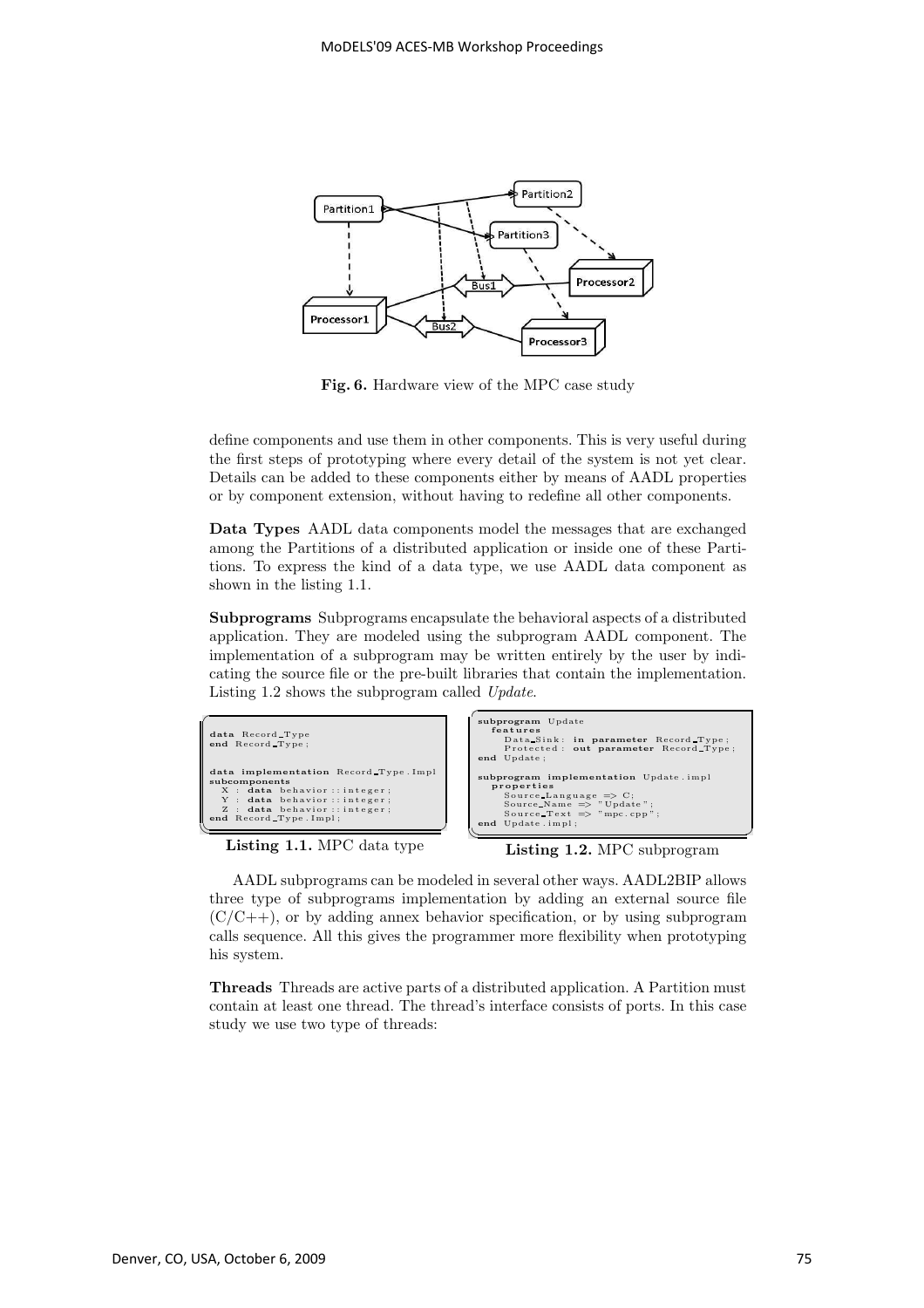– Periodic threads, i.e., triggered by a time event (Period). Listing 1.3 shows the AADL model of the periodic thread Sender thread that is located in the Partition1. This thread sends a data of type  $Record\_Type$ . The dispatch protocol of the thread and its period are specified using standard AADL properties. In the thread implementation, we describe the behavior of the thread by giving the subprogram that models its activity.

```
thread Sender Thread
                     features<br>
Data-Source : out event data port Record-Type;<br>
Data-activate : in event data port Record-Type;<br>
properties<br>
Period => Periodic;<br>
Period => 100 Ms;<br>
Period => 100 Ms;<br>
end Sender-Thread;
                     thread implementation Sender Thread . Impl
                      calls Main: {<br>Wrapper : subprogram Sender_Thread_Wrapper.impl;
};<br>
connections<br>
parameter Wrapper Data Source −> Data Source;<br>
parameter Data activate −> Wrapper Data activate;<br>
end Sender Thread . Impl;
```
Listing 1.3. MPC sender thread

– Sporadic threads. In this case, they are triggered by an incoming event. The AADL model of the sporadic thread Receiver thread is located in Spacecraft 2 and *Spacecraft* 3 and is triggered by the reception of a position sent from Spacecraft<sub>-1</sub> by thread Sender-thread.

Processes Processes are the AADL components used to model the Partitions of distributed applications. Listing 1.4 shows the AADL model of the process called Sender Process.



Listing 1.4. MPC Process: Spacecraft 1

#### 5.2 Deployment

 $\overline{a}$ 

The generation of BIP code helps us to rapidly prototype the MPC case study and make it to a distributed application using our communication protocol between each partition. The prototype helped us to analyse the case study in a native platform (PC) in order to easily debug and evaluate it before running it on an embedded platform.

The separation between software and hardware in AADL allows the programmer to model all the software parts of his application and test it with a native platform (generally a PC). If the tests are successful, the same software part can be reused with the actual hardware AADL. In addition, going from one hardware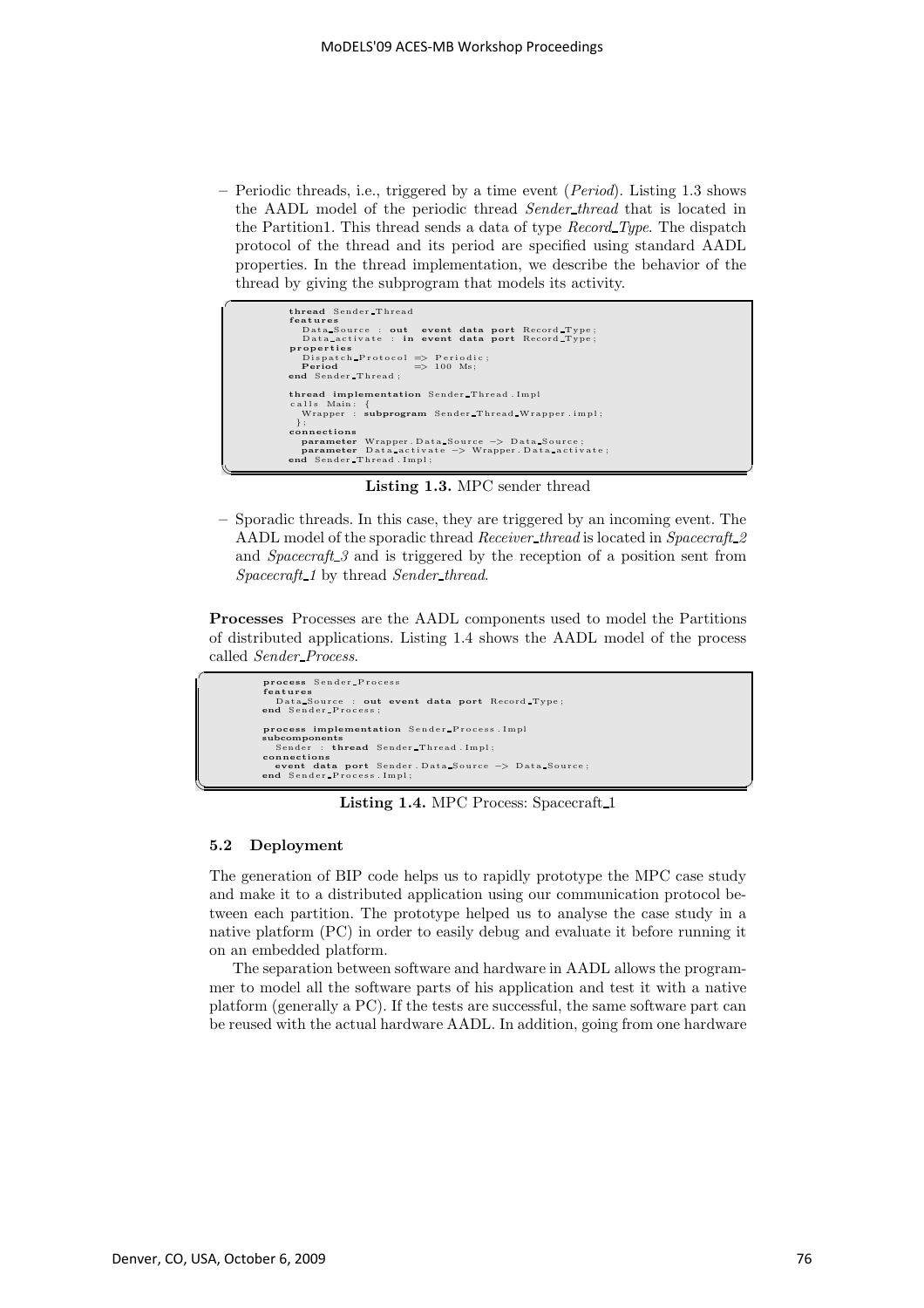|                   | AADL | ≺IP |                                        |  |
|-------------------|------|-----|----------------------------------------|--|
|                   |      |     | Spacecraft 1 Spacecraft 2 Spacecraft 3 |  |
| Components        | 20   |     |                                        |  |
| $\rm{Connectors}$ |      |     |                                        |  |
| Lines of code     | 350  | 250 |                                        |  |

Fig. 7. Comparison between AADL & BIP

| $\chi$ chkouri@ventoux: /home/chkouri/instalation test/eclipse/runtime-EclipseAp $\Box$ $\chi$                  | X chkouri@ventoux: /home/chkouri/instalation_test/eclipse/runtime-EclipseA ■ □ X                          |
|-----------------------------------------------------------------------------------------------------------------|-----------------------------------------------------------------------------------------------------------|
| scheduler : BIP_Top/tick1/CPU_SC_1_inst;tick1                                                                   | $3:1:$ F:T:F                                                                                              |
| scheduler : BIP_Top/tick1/CPU_SC_1_inst;tick1                                                                   | 80 :***** choose thread 1 *****                                                                           |
| scheduler : BIP_Top/tick1/CPU_SC_1_inst;tick1                                                                   | 3:1:FF:F                                                                                                  |
| scheduler : BIP_Top/tick1/CPU_SC_1_inst:tick1                                                                   | IDLE to CHOICE< selecetedID=1, ID =1                                                                      |
| scheduler : CPU_SC_1_inst/readyConn0/Sender;require_exec_unit CPU_SC_1_scheduler;ready                          | scheduler : CPU_SC_2_inst/dispatchConn1/Receivertget_exec_unitICPU_SC_2_schedulertdispatch                |
| 13200 :thread 0 is readu1:0:T                                                                                   | CHOICE to WAIT END< selecetedID=1, ID =1                                                                  |
| 1:0:7<br>13200 :***** choose thread 0 *****                                                                     | scheduler : CPU_SC_2_inst/Update_inpl_call_cnx/Update_inpl_inst:CALL Receiver:Update_inpl_call            |
| $1:0:$ F                                                                                                        | Updating the local object, 137, 118<br>Local object updated, New value 137                                |
| IDLE to CHOICE< selecetedID=0, ID =0                                                                            | scheduler : CPU_SC_2_inst/Update_inpl_return_cnx/Receiver:Update_inpl_return Update_inpl_inst:RETURN      |
| scheduler : CPU_SC_1_inst/dispatchConn0/Sendertget_exec_unit1CPU_SC_1_schedulertdispatch                        | scheduler : CPU_SC_2_inst/Receiver_Protected_Local/Local_Object;update_portlReceiver;Protected_Local_port |
| CHOICE to WAIT_END< selecetedID=0, ID =0                                                                        | receiving event update_port                                                                               |
| scheduler : CPU_SC_1_inst/Sender_Thread_Wrapper_impl_call_cnx/Sender_Thread_Wrapper_impl_inst:CALLISender:Sende | scheduler : CPU_SC_2_inst/finishConn1/Receiver;release_exec_unit CPU_SC_2_scheduler;finish                |
| Local object, Initial value 142                                                                                 | WAIT_END to CHOICE_OR_IDLE< selecetedID=1, ID =1                                                          |
| scheduler : CPU_SC_1_inst/Sender_Thread_Wrapper_impl_return_cnx/Sender:Sender_Thread_Wrapper_impl_return1Sender | 3:1;F;F;F                                                                                                 |
| scheduler : CPU SC 1 inst/X/Sender:Data Source port                                                             | 3:1:F:F:F                                                                                                 |
| scheduler : CPU_SC_1_inst/finishCornO/Sender;release_exec_unitICPU_SC_1_scheduler;finish                        | CHOICE OR IDLE to IDLE< selecetedID=1, ID =1                                                              |
| WAIT_END to CHOICE_OR_IDLE< selecetedID=0, ID =0                                                                | scheduler : BIP_Top/tick1/CPU_SC_2_inst:tick1                                                             |
| $1:0:$ F                                                                                                        | scheduler : CPU SC 2 inst/X/Receiver:Data Sink port                                                       |
| $1:0:$ F                                                                                                        | receiving event Data Sink port                                                                            |
| CHOICE_OR_IDLE to IDLE< selecetedID=0, ID =0                                                                    | Receive NEW VALUE 138                                                                                     |
| scheduler : BIP_Top/tick1/CPU_SC_1_inst;tick1                                                                   | Receive NEW VALUE 138                                                                                     |
| scheduler : BIP_Top/tick1/CPU SC 1 institick1                                                                   | scheduler : BIP_Top/tick1/CPU_SC_2_inst;tick1                                                             |
| scheduler : BIP_Top/tick1/CPU_SC_1_inst;tick1                                                                   | scheduler : BIP_Top/tick1/CPU_SC_2_inst:tick1                                                             |

Fig. 8. Simulation of Spacecraft 1 Fig. 9. Simulation of Spacecraft 2

architecture to another is reduced (most of the time) to the modification of the values of some few AADL properties.

In the MPC case study, we generate for each AADL partition mapped to the processor, its corresponding description in BIP, and for each connection mapped to the bus a network communication protocol (sender/receiver). We compile BIP partitions and we generate an executable model. Then, we put every executable in the native platform (PC). First, we launch a receiver executable and then the sender executable. When the network protocol communication is initialized between the sender and receiver, the exchange of data is started.

Once the executable model has been launched, interactive simulation and debugging is useful for understanding the working of the distributed application. This helped us to verifies each interaction step by step, to know which state or port is activated, and to see the value of data received/sended. In addition, we use observers which moves to an error state if the period of a thread exceeds its deadline. These analysis allow to fully asses system viability, to refine and to correct the behavior of a system.

Figure 7 summarizes the size of lines of code, number of components and connectors in AADL and respectively the BIP code for the MPC case study. We split the BIP in three parts because we generate for each Spacecraft a corresponding BIP description system. Figures 8 and 9 show a fragment of the simulation of Spacecraft 1 and Spacecraft 2 in the distributed platform.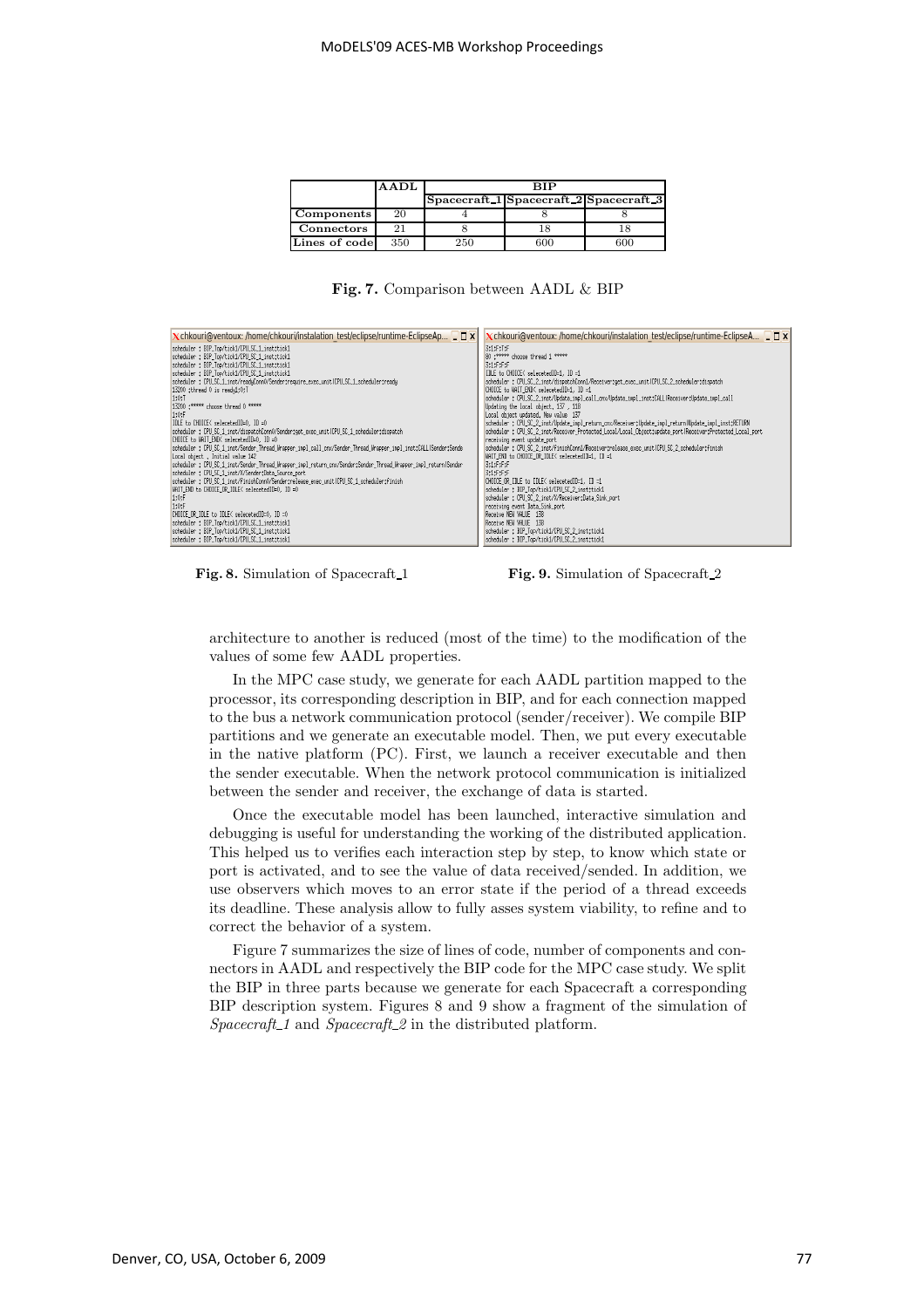## 6 Conclusion

In this article, we proposed a prototyping process to model and build distributed embedded systems. We select AADL to implement this prototype. AADL allows a clear modeling structure and provides all the required information to configure a local application as well as distributed application.

We showed the requirements and assessments for prototyping distributed embedded system using our tools chain. In addition, we provide a general methodology for building and translating distributed embedded systems into an executable implementation by using network communication protocol. The executable application is tested for soundness, any mismatch in the application is reported by the analysis BIP tool chain. We provide also MPC case study, which is tested and analysed on a native platform.

In the future we are continuing to work on:

- Communication between processes can have different delay characteristics depending on the underlying communication network. The prototyping environment should support different delay characteristics for communication between different processes so that realistic prototypes can be built.
- Real-time clocks. This will allow real-time distributed algorithms to be implemented, and timing properties to be studied.

### References

- 1. Annex Behavior Specification SAE AS5506.
- 2. ASSERT: http://www.assert-project.net/.
- 3. SAE. Architecture Analysis & Design Language (standard SAE AS5506), September 2004, available at http://www.sae.org.
- 4. SEI. Open Source AADL Tool Environment. http://la.sei.cmu.edu/aadlinfosite/ OpenSourceAADLToolEnvironment.html.
- 5. SPICES: http://www.spices-itea.org/public/news.php.
- 6. TOPCASED: http://www.topcased.org/.
- 7. A. Basu, S. Bensalem, M. Gallien, F. Ingrand, C. Lesire, T.H. Nguyen, and J. Sifakis. Incremental component-based construction and verification of a robotic system. In Proceedings of ECAI'08, Patras, Greece, 2008.
- 8. A. Basu, M. Bozga, and J. Sifakis. Modeling heterogeneous real-time components in bip. In Proceedings of SEFM '06, Pune, India, pages 3–12. IEEE Computer Society, 2006.
- 9. A. Basu, L. Mounier, M. Poulhiès, J. Pulou, and J. Sifakis. Using bip for modeling and verification of networked systems – a case study on tinyos-based networks. In Proceedings of NCA'07, Cambridge, MA USA, pages 257–260, 2007.
- 10. S. Bensalem, M. Bozga, J. Sifakis, and T.H. Nguyen. Compositional verification for component-based systems and application. In Proceedings of ATVA'08, Seoul, South Korea, 2008.
- 11. M. Bozga, J-C. Fernandez, A. Kerbrat, and L. Mounier. Protocol verification with the aldebaran toolset. STTT, 1:166–183, 1997.
- 12. M. Bozga, S. Graf, Il. Ober, Iul. Ober, and J. Sifakis. The if toolset. In Proceedings of SFM'04, Bertinoro, Italy, volume 3185 of LNCS, pages 237–267.